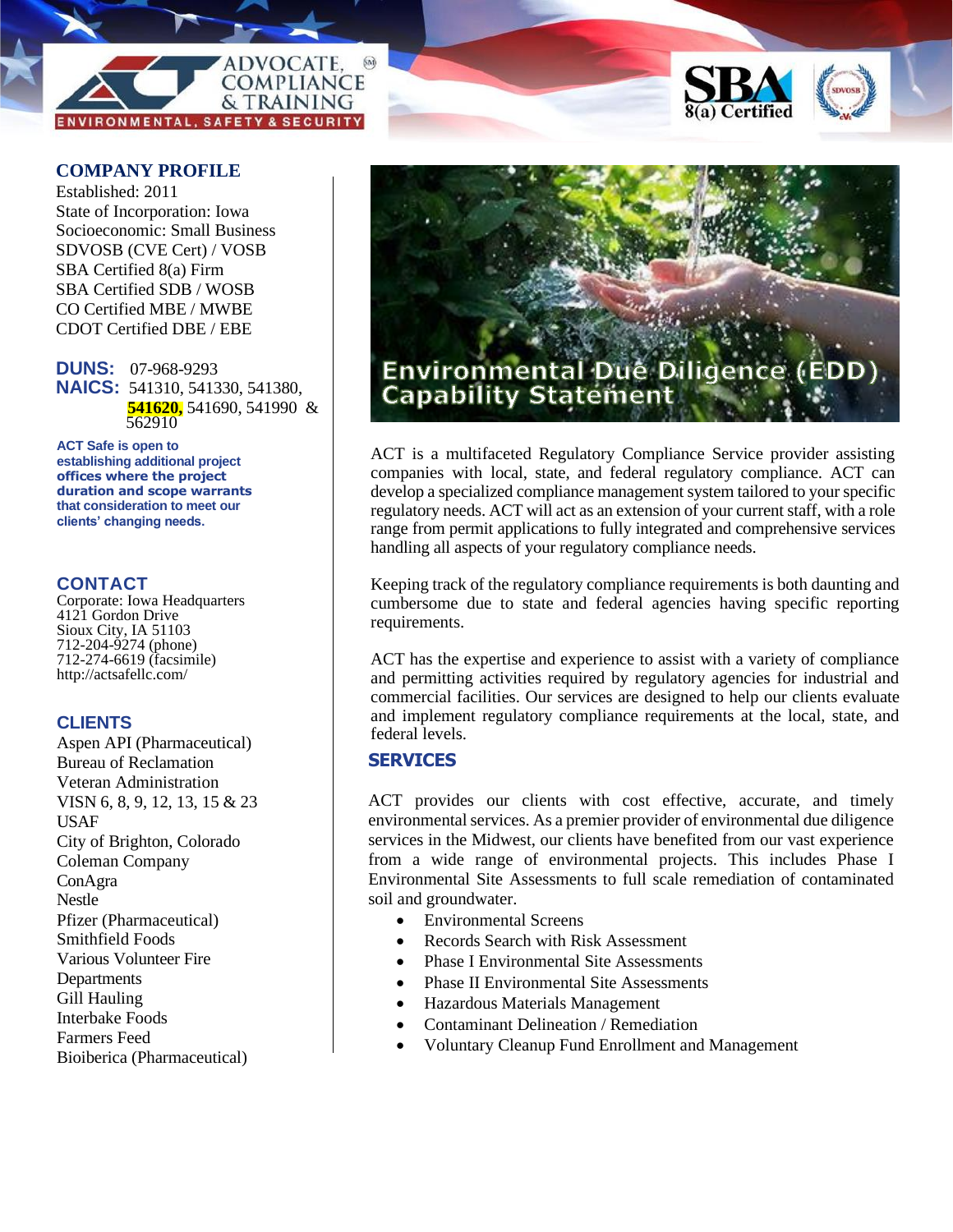









Due Diligence - "The process of inquiring into the environmental characteristics of a parcel of commercial real estate or other conditions, usually in connection with a commercial real estate transaction. The degree and kind of due diligence vary for different properties and differing purposes." (Source – ASTM1527-13) Each degree and type of due diligence afford varying levels of liability protection against risk. Depending on a client's level of comfort with potential risk associated with a property, they may choose to complete a minimal level or more comprehensive level of due diligence.

- Air Permitting
- Minor Source Emission Inventories (MSEI)
- Personnel Health & Safety Monitoring (Noise, Dust, Chemical)
- Chemical Inventory
- State and Federal Compliance (EPCRA, Tier II, TRI)
- Stormwater Pollution Prevention Plan (SWPPP)
- Stormwater Sampling and Analyses
- National Pollution Discharge Elimination System (NPDES) Permits
- Spill Prevention, Control and Countermeasure (SPCC) Plans
- Erosion Control Inspections
- Resource Conservation and Recovery Act (RCRA) Management
- Waste Minimization Plans
- Multi-Media Compliance Audits

## **NEPA/SEPA DESCRIPTION**

Environmental Planning involves facilitating decision making to carry out sustainable organizational growth, natural resource management, and community development. ACT environmental planners, scientists and compliance specialists provide objective methods, data, and analysis related to actions that may impact the natural and physical environmental as well as social, political, economic and policy factors.

National Environmental Policy Act (NEPA) and State Environmental Policy Act (SEPA) planning and impact assessment services are often a necessary and valuable component of community infrastructure and development projects. Environmental Action and Resiliency Plans are also becoming a critical component of the municipal comprehensive planning process. These Plans can enhance natural resources for their economic and recreational value. Environmental screens and constraint analyses involving archeological, cultural, ecological, biological, and wetland assessments have also become the norm for commercial development projects. These planning screens help assure commercial development proceeds on schedule and in compliance with the National Historic Preservation Act, national and state archeological laws and regulations, Endangered Species Act, and the Clean Water Act.